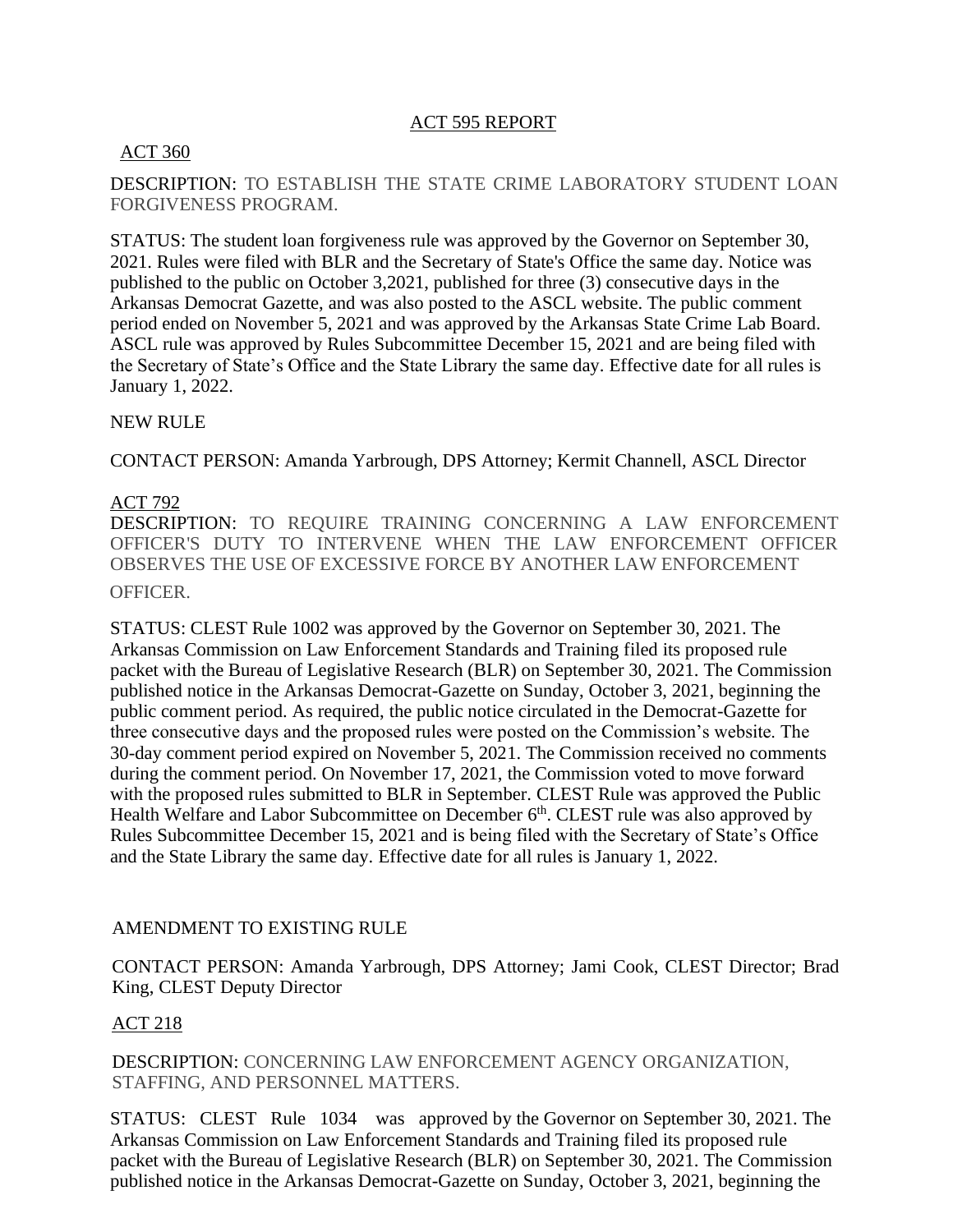public comment period. As required, the public notice circulated in the Democrat-Gazette for three consecutive days and the proposed rules were posted on the Commission's website. The 30-day comment period expired on November 5, 2021. The Commission received no comments during the comment period. On November 17, 2021, the Commission voted to move forward with the proposed rules submitted to BLR in September. CLEST Rule was approved the Public Health Welfare and Labor Subcommittee on December 6<sup>th</sup>. CLEST rule was also approved by Rules Subcommittee December 15, 2021 and is being filed with the Secretary of State's Office and the State Library the same day. Effective date for all rules is January 1, 2022.

# AMENDMENT TO EXISTING RULE

CONTACT PERSON: Amanda Yarbrough, DPS Attorney; Jami Cook, CLEST Director; Brad King, CLEST Deputy Director

## ACT 765

DESCRIPTION: The Act permits Arkansas taxpayers to contribute a portion of their tax refund (or include additional amount with their tax payment) to the Law Enforcement Family Relief Trust Fund. The Secretary of the Department of Public Safety, or his or her designee, may then distribute money from the fund to families of Arkansas-certified law enforcement officers who are killed in the line of duty or diagnosed with a terminal illness.

STATUS: The DPS portion of the Rules have been drafted and submitted (10/8/21) to the appropriate employees of the Department of Finance and Administration to ensure compliance and coordination with all DFA rules necessary to carry out the Program. *See* A.C.A. § 26-51- 2511(b)(3). Rules were delivered to the Governor's office on November 12, 2021.

### NEW RULE

CONTACT PERSON(S): Joan Shipley, DPS Attorney

### ACT 841

DESCRIPTION: The Act creates an income tax credit for a retired law enforcement officer who volunteers or works as a temporary or part-time employee for the Division of Arkansas State Police investigating cold cases.

STATUS: The first draft of these rules was submitted (10/4/21) to the Department of Finance and Administration for consultation and approval. *See* A.C.A. § 26-51-515(f)(2). Rules were delivered to the Governor's office on November 5, 2021.

### NEW RULE

CONTACT PERSON(S): Major David Lafferty, ASP Criminal Investigation Division Commander; Joan Shipley, DPS Attorney

### ACT 135

DESCRIPTION: The Act requires any licensing entity to issue automatic or expedited licensure to certain military-affiliated individuals.

STATUS: Rule 2.17 of the ASP Rules for Licensing and Regulation of Private Investigators, Private Security Agencies, Alarm Systems Companies, Polygraph Examiners, and Voice Stress